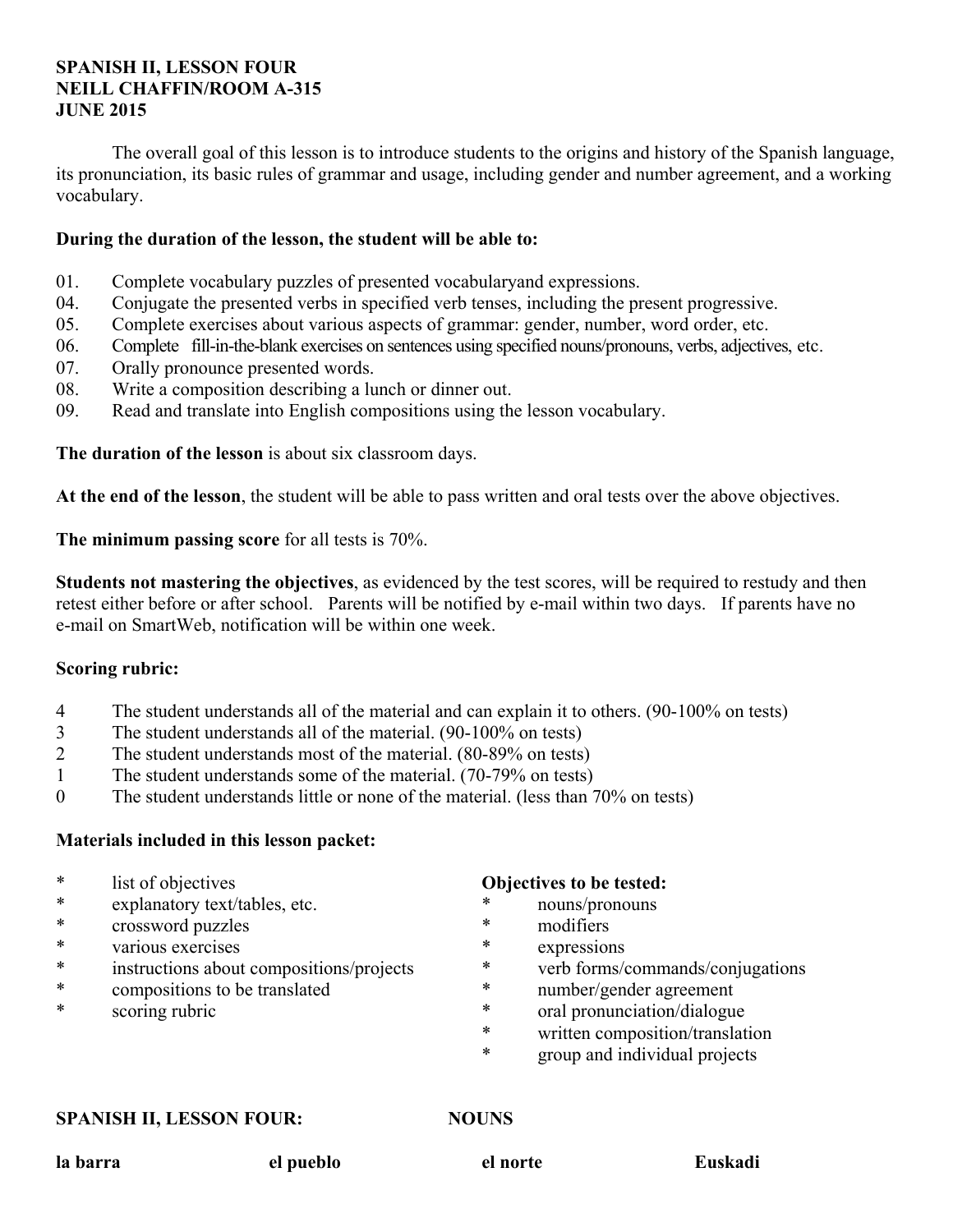**el local el antojito/pinchito la tapa/el boquito el paìs el restaurante el menu la cocina la terraza la gente la semana la montaña la torta/el bocadillo el cuerito/chicharrone la comida el ingrediente la paella el arroz el delantal el balneario la costa la cafeterìa el plato el fondo la especialidad el marisco la langosta el camaròn el mejillòn la almeja la lista el cocinero el huevo frito el pedazo/pedacito el jamòn el bufè el desayuno el almuerzo el frijole la rodaja/torreja el platano/la banana la ensalada el casado el filete la carne de res** bar (counter) town, people the north Basque Country locale snack snack country (nation) restaurant menu kitchen terrace people week mountain sandwich fried pig skin meal, food ingredient rice/seafood dish rice apron seaside resort coast cafeteria plate, dish background speciality shellfish, seafood lobster shrimp mussel clam list cook fried egg piece, little piece ham buffet breakfast lunch bean slice plantain, banana salad mixture, combination filet beef **el mantel el cuadro la pared la yuca el patacone/tostone el pescado el mesero/camarero la cuenta la propina el biftec/bife el cerdo/chancho/cochino la chuleta el cordero la pimienta la sal el aceite el vinagre la mesa el tenedor la cuchara el cuchillo la cucharita el plato el platillo la taza/el tazòn la servilleta el salero/pimentero el asiento la sopa/el caldo el cafè la ensalada el tè el agua la leche el vaso el refresco la mano la legumbre la judìa verde la habichuela tierna la salsa el maìz/elote/choclo la dieta el horario el règimen el mondongo el plan el postre/la sobremesa** tablecloth picture wall yucca fried plantain/banana fish waiter bill tip beefsteak/beef pig chop (as in pork chop) lamb pepper salt oil (for food/salad) vinegar table fork spoon knife teaspoon plate, dish saucer cup/bowl napkin salt shaker/pepper shaker seat soup coffee, cafe salad tea water milk glass refreshment, beverage hand vegetable green bean green bean sauce corn diet schedule routine, diet, lifestyle tripe stew (cow stomach) plan dessert **la escuela la tortilla el barrio la corvina la pregunta la gramàtica la playa** 

**la respuesta el dìa** 

**la mantequilla** 

**el limòn** 

**la esquina la capital el chiringuito** 

**el monumento** 

**el amigo**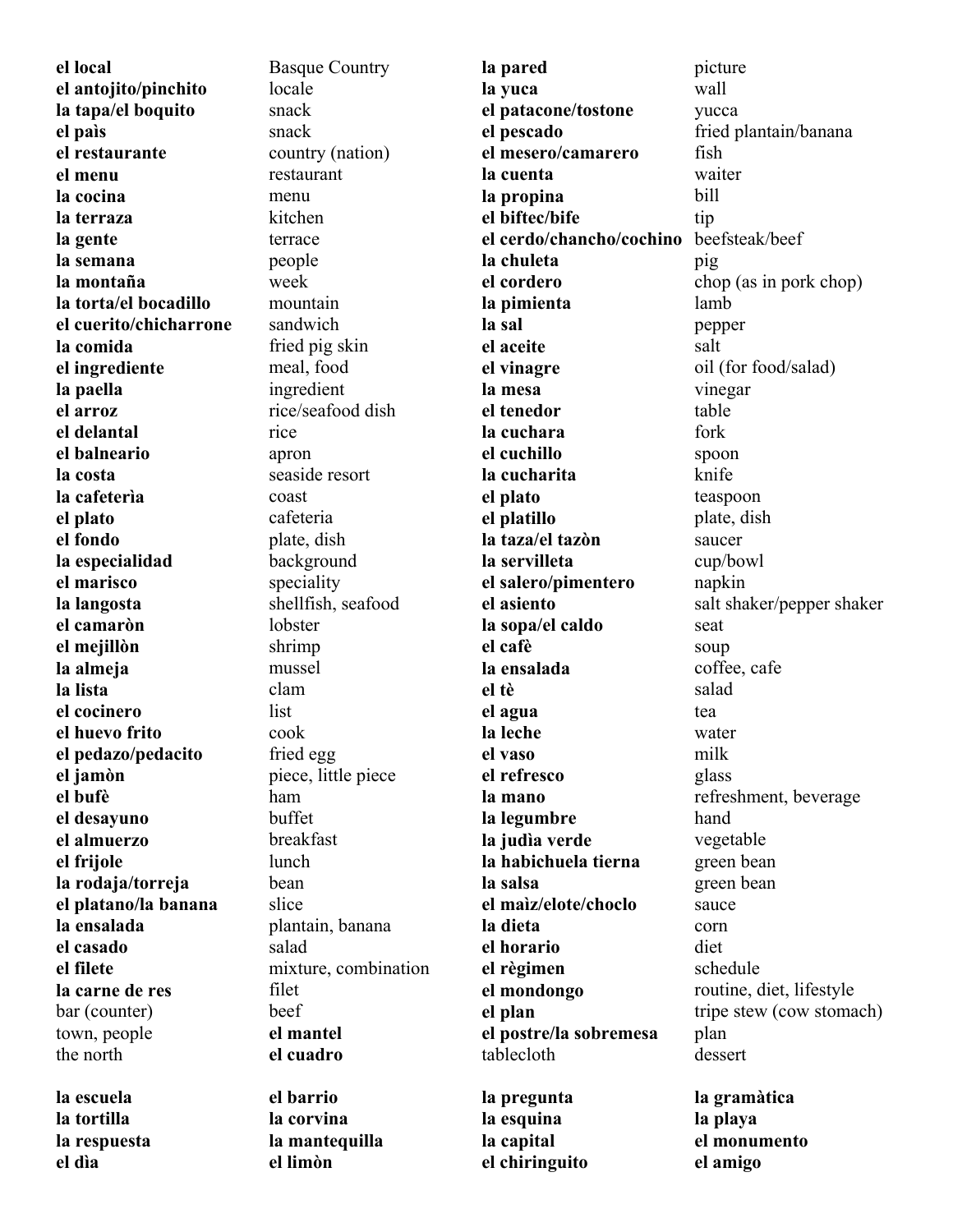**la rosa el pasajero el libro la siesta la lengua/el idioma la tienda la ropa la carnicerìa la panaderìa la verdulerìa la fruterìa la pescaderìa la camisa la fruta el supermercado el mercado la talla/el tamaño la manga el puesto la empleada la caja el dentista el mèdico/doctor el gazpacho la manera el numero calzar la porciòn el flan la caracterìstica la informaciòn la conversaciòn la churrasquerìa la panza/barriga**

school tortilla answer, response day neighborhood type of fish (drum fish) butter lemon question, query corner capital (as in a city) refreshment stand

grammar beach monument friend rose passenger book afternoon nap language store, shop clothing butcher/meat shop baker/bread shop greengrocer fruit vender fish vender shirt fruit supermarket market size sleeve market stall employee cash register dentist doctor cold vegetable soup manner, way shoe size portion, serving custard characteristic information conversation grill (as of a cafe) belly

**el bar la cosa la lectura la estrategia la alcachofa la excepciòn la merienda la mezcla** 

**el puerto la verdad el desastre el grupo los comestibles las compras la opiniòn el servicio la hambre la sed el equipaje la estaciòn de ferrocarril el patio el control de seguridad la puerta el revisor el coche comedor el billete/boleto/tiquet el andèn la algebra la geometrìa la biologìa la historia la geografìa la canciòn los calcetines el exàmen el repaso el capìtulo el vocabulario la preferencia la blusa el cliente la ciudad el nombre el/la artista el tiempo la semejanza la diferencia el seguro/la aseguranza**  bar thing lecture strategy

**el dulce** 

artichoke exception tea, afternoon snack mixture sweet, candy port, harbor truth disaster group groceries, foods purchases opinion service hunger thirst luggage train station patio security control door conductor dining car ticket platform algebra geometry biology history geography song socks test, examination review chapter vocabulary preference blouse client, customer city name artist time similarity difference insurance

### SPANISH II, LESSON FOUR: MODIFIERS/EXPRESSIONS

**hacer la sobremesa estar de sobremesa echarse una siesta** 

**ya sabes ¿cuàl es/cuàles son? ¿de què color?** 

**grande pequeño muy bueno libre ocupado**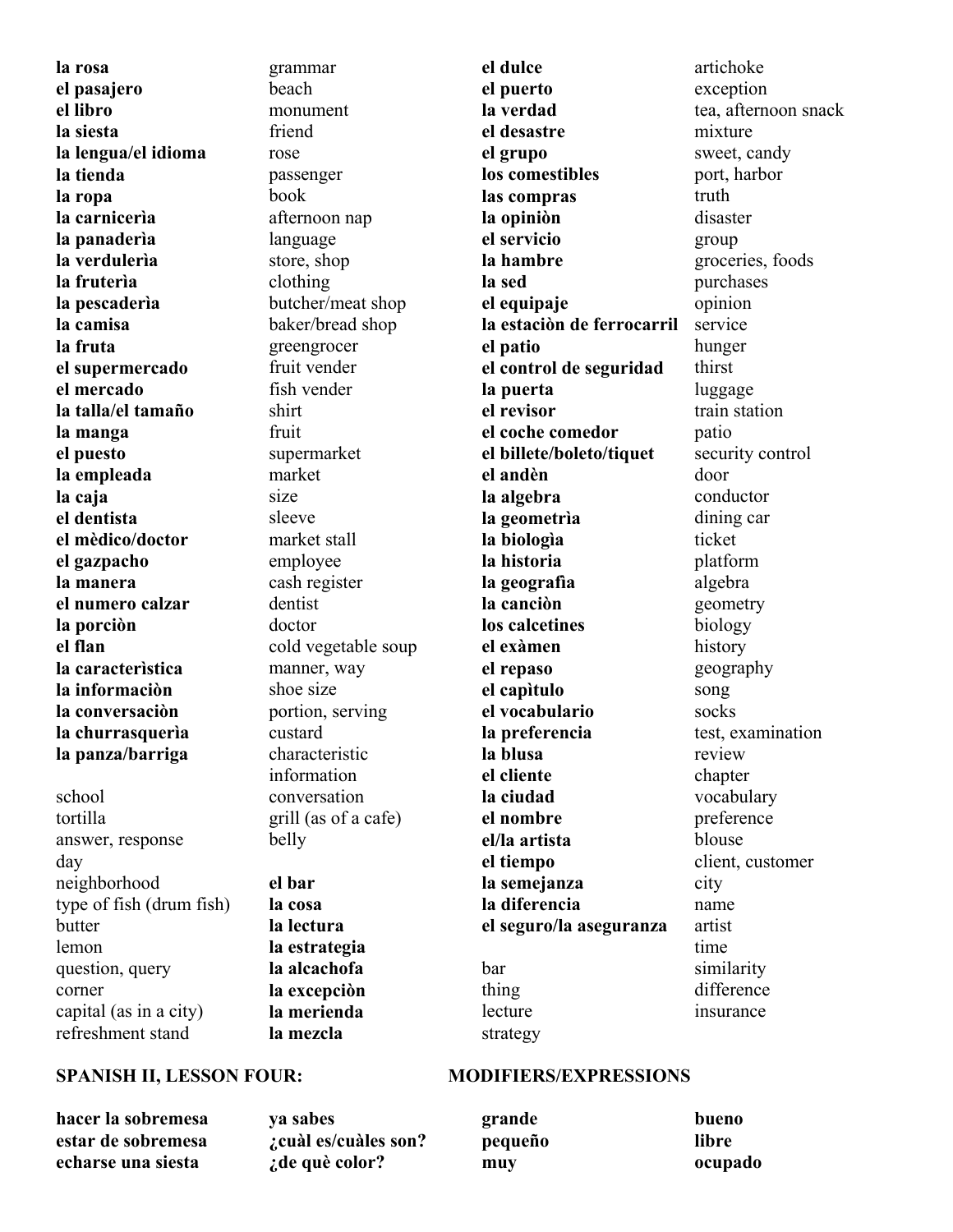**apreciado aqui al aire libre donde tìpico tambièn popular ¡buen provecho! varios delicioso/rico hispano de ascendencia...... Hay ¿còmo se llama? delante de ètnico aquì/acà allì/allà en vivo ¿quièn es/quiènes son? ¿què es/son? y/e o/u por favor gracias ahora encima de a tèrmino medio casi cruda bien hecha todo casi cierto en cuanto sin si** dessert/after dinner chat dessert/after dinner chat take a siesta (nap) you already know which is/are? what color is? big small very

**econòmicamente como por ejemplo como aquì elegante blanco** 

good free, unoccupied, open occupied, taken, busy appreciated here open-air, outside where typical also popular enjoy your meal! various, several delicious Hispanic of .......origin there is/are how is it called? in front of ethnic here there live (as in not taped) who is/are? what is/are? and or please thanks now on, on top of, above medium rare (as of meat) rare (almost raw) well-done (as of meat) all almost certain, sure as for, as regards without if **adonde frito acompañado sobre todo autonomo despuès de amarillo asì igual que** 

**modesto autoservicio** 

**mejor** 

**asado poner la mesa placentero levanter (quitar) la mesa a veces cada uno otro sobre ahumado apanado/empanado nada bien si definido favorito fijo relleno junto caliente propio cuando pasado enseguida mas bonita mismo en la manera de congelado con aparte porque tanto todo lleno pues pero ¿no? refrito salteado por lo general sobre todo principal de paìs en paìs** to where fried accompanied **pensar en** 

**combinado mezclado primer-a siempre comprende/consiste en** 

above all autonomous after grilled set the table pleasant clear the table at times each/every one other, another over, above, about smoked breaded nothing well if defined, set favorite set, fixed filled, stuffed together hot own when past right now more pretty same in the manner/style of frozen with apart, on the side because almost all, nearly all full, filled well (in speech) but isn't it? refried sauteed in general, generally above all principal, main from country to country

**mencionado andar bien/mal salir bien/mal**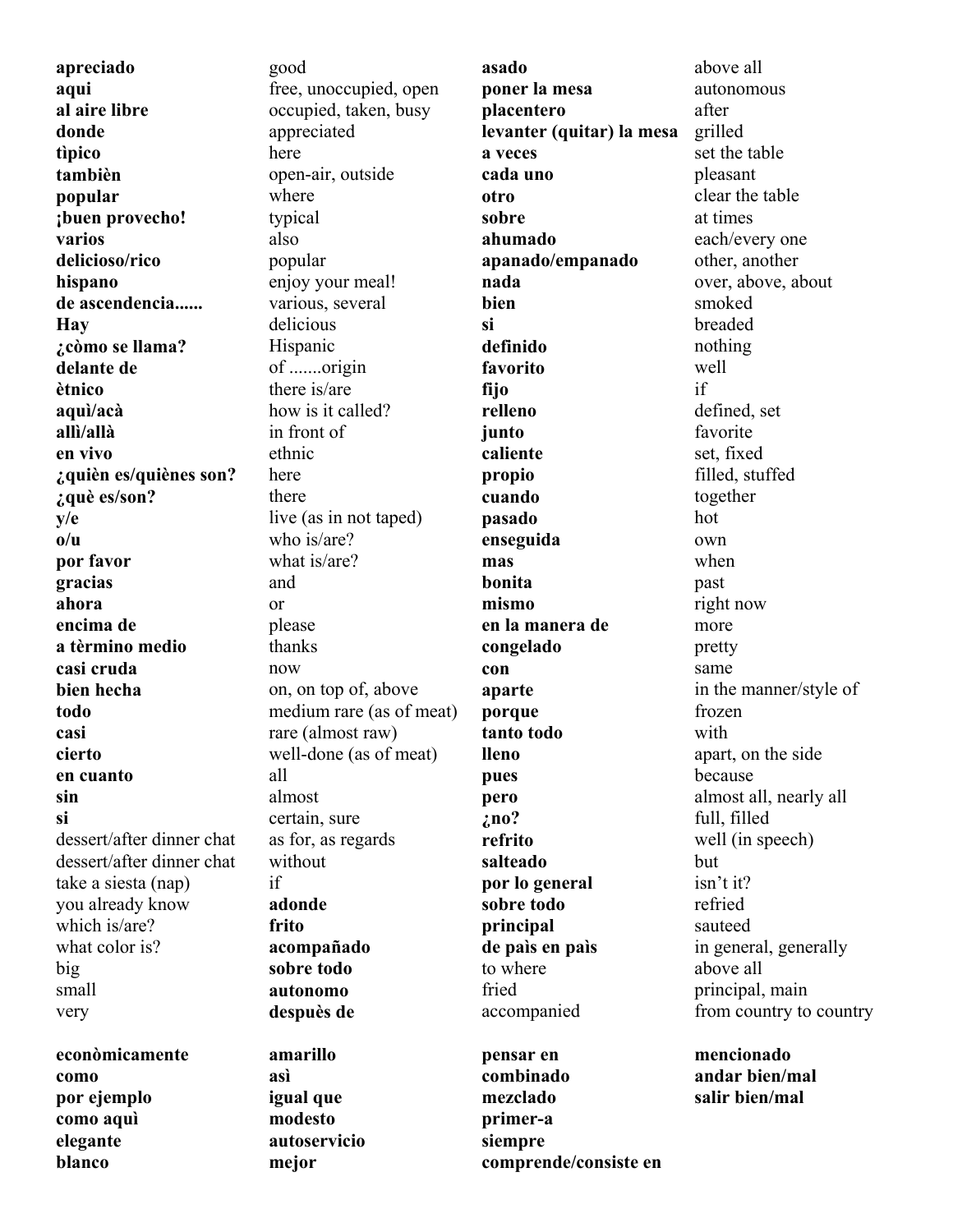economically like, as, since for example like here elegant white yellow thus, so equal to, same as modest self-service better consider, think about combined mixed, mingled first always consists of, made up of mentioned go well/badly end well/badly

**anoche lo que pasa antes de ¿què tal? ¿còmo fue? ¿con quièn/quiènes? algùn-o-os-a-as interesante por primera vez distinguido estimado nunca nada nadie algo alguièn tarde a tiempo secundario tercero**

last night that which/what happens before how is it going? how did it go? with whom? Some interesting for the first time distinguished (honored) esteemed (honored) never nothing nobody something someone, somebody late on time secondary tertiary

### **SPANISH II, LESSON FOUR: INFINITIVES**

| $IR*$                 | go                      | <b>LEVANTAR</b>    | leave, get up from      |
|-----------------------|-------------------------|--------------------|-------------------------|
| SERVIR*               | serve                   | <b>QUITAR</b>      | leave, get up from      |
| <b>VIVIR</b>          | live                    | MORIR*             | die                     |
| <b>LLEVAR</b>         | carry, wear, have, take | ESTAR*             | be                      |
| SER*                  | be                      | PEDIR*             | ask, ask for            |
| PODER*                | be able, can            | <b>CORTAR</b>      | cut                     |
| <b>VER</b>            | see                     | <b>PAGAR</b>       | pay                     |
| <b>COMER</b>          | eat                     | <b>LAVAR</b>       | wash                    |
| <b>GUSTARSE</b>       | like, be pleased by     | <b>BEBER</b>       | drink                   |
| QUERER*               | want, wish              | <b>CUBRIR</b>      | cover                   |
| <b>FAMILIARIZARSE</b> | familiarize             | <b>ESCUCHAR</b>    | listen to               |
| <b>DECIDIR</b>        | decide                  | <b>SELECCIONAR</b> | select                  |
| <b>APETECERSE</b>     | feel like, crave        | <b>ESCOGER</b>     | choose                  |
| <b>CONSULTAR</b>      | consult                 | <b>TRABAJAR</b>    | work                    |
| <b>ACABAR</b>         | finish, end             | SABER*             | know                    |
| <b>LLAMARSE</b>       | call oneself, be named  | <b>VARIAR</b>      | vary                    |
| PONER*                | put, place              | <b>TENDER</b>      | $tend$ (to)             |
| <b>DOBLAR</b>         | fold                    | TENER*             | have                    |
| <b>ABRIR</b>          | open                    | <b>CONTAR</b>      | tell, relate, narrate   |
| <b>LEER</b>           | read                    | <b>RECORDAR</b>    | remember                |
| <b>TOMAR</b>          | take                    | <b>AYUDAR</b>      | help                    |
| <b>INDICAR</b>        | indicate                | $OIR*$             | hear                    |
| <b>LLEGAR</b>         | arrive                  | SEGUIR*            | follow, go on, continue |
| <b>MIRAR</b>          | look at, watch          | REPETIR*           | repeat                  |
| <b>DEJAR</b>          | leave, let              | FREIR*             | fry                     |
| DECIR*                | VESTIRSE*               | PERSONALIZAR       | DORMIR(SE)*             |
| <b>DETERMINAR</b>     | DAR*                    | SALIR*             | PREFERIR*               |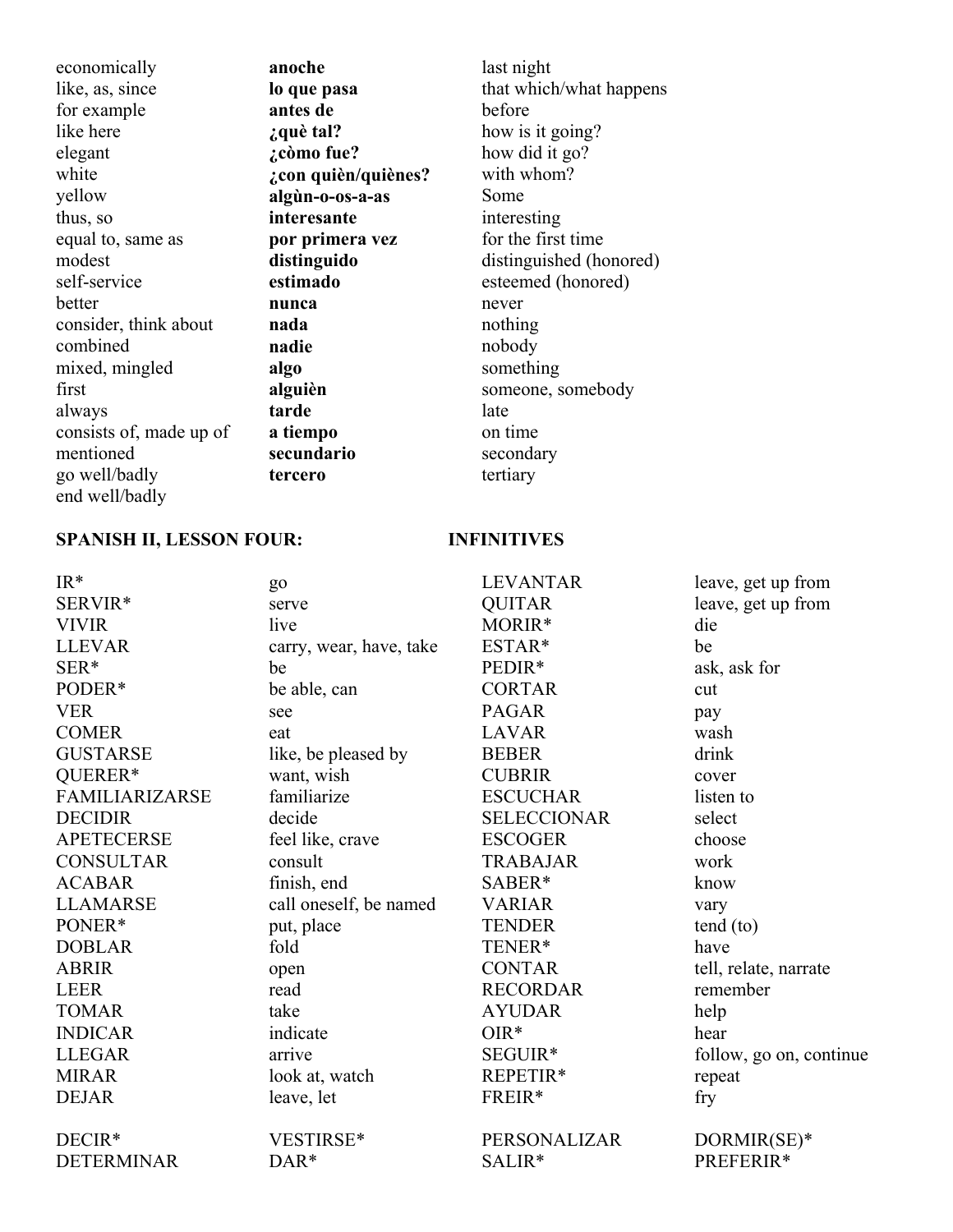PASAR NADAR ENTRAR DIVERTIRSE\* HACER\* COMPLETAR **COMPRENDER** HABLAR **ESCRIBIR** ACEPTAR VENDER USAR PARECER\* VOLVER\* ASAR IDENTIFICAR PREPARAR

say, tell determine get dressed give personalize leave sleep, go to sleep prefer pass, spend swim enter amuse onself, enjoy do, make complete understand, include talk write accept sell use seem, appear return grill identify

prepare

CONSISTIR VENIR\* COMPARAR CONFIRMAR INCLUIR\* PREGUNTAR ESPECIALIZARSE COSTAR\* ANDAR CENAR PENSAR\* ENFADARSE NECESITAR IMAGINARSE CONTRASTAR CAMBIAR PAREAR REVISAR FACTURAR MOSTRAR\* VIAJAR ESTUDIAR APRENDER ASISTIR LLAMAR

consist, be comprised of come compare confirm include question, ask specialize cost walk eat dinner think get angry or annoyed need imagine contrast change match review, check check (as of luggage) show travel study learn attend call *\*irregular and/or stem-changer*

#### **SPANISH II, LESSON THREE: STEM-CHANGING AND/OR IRREGULAR VERBS (PRESENT TENSE)**

| IR              | voy, vas, va, vamos, vais, van                         | <b>SALIR</b>    | salgo, sales, sale, salimos, salis, salen               |
|-----------------|--------------------------------------------------------|-----------------|---------------------------------------------------------|
|                 | SERVIR sirvo, sirves, sirve, servimos, servis, sierven | <b>DORMIRSE</b> | me duermo, te duermes, se duerme, nos                   |
| <b>SER</b>      | soy, eres, es, somos, sois, son                        | <b>PREFERIR</b> | prefiero, prefieres, prefiere, preferimos, preferis,    |
| <b>PODER</b>    | puedo, puedes, puede, podemos, podèis, pueden          |                 | prefieren                                               |
| <b>QUERER</b>   | quiero, quieres, quiere, queremos, querèis,            |                 | DIVERTIRS Fuier The divierto, te divietes, se divierte, |
| <b>PONER</b>    | pongo, pones, pone, ponemos, poneis, ponen             |                 | nos divertimos, os divertis, se divierten               |
| <b>MORIR</b>    | muero, mueres, muere, morimos, moris, mueren           |                 | HACER hago, haces, hace, hacemos, hacèis, hacen         |
| <b>ESTAR</b>    | estoy, estàs, està, estamos, estàis, estàn             | <b>PARECER</b>  | parezco, pareces, parece, parecemos, pareceis,          |
| <b>PEDIR</b>    | pido, pides, pide, pedimos, pedis, piden               | <b>VOLVER</b>   | vuelvo, vuelves, vuelve, volvimos, volvis,              |
| <b>SABER</b>    | sè, sabes, sabe, sabemos, sabèis, saben                | <b>VENIR</b>    | vengo, vienes, viene, venimos, venis, vienen            |
| <b>TENER</b>    | tengo, tienes, tiene, tenemos, tenèis, tienen          | <b>INCLUIR</b>  | incluyo, incluyes, incluye, incluimos, incluis,         |
| OIR.            | oigo, oyes, oye, oimos, ois, oyen                      | <b>COSTAR</b>   | cuesta, cuestan (3rd persons only)                      |
| <b>SEGUIR</b>   | sigo, sigues, sigue, seguimos, seguis, siguen          | <b>PENSAR</b>   | pienso, piensas, piensa, pensamos, pensàis,             |
| <b>REPETIR</b>  | repito, repites, repite, repetimos, repetis, repiten   | <b>MOSTRAR</b>  | muestro, muestras, muestra, mostramos,                  |
| <b>FREIR</b>    | frio, fries, frie, freimos, freis, friten              |                 |                                                         |
| <b>DECIR</b>    | digo, dices, dice, decimos, decis, dicen               |                 |                                                         |
| <b>VESTIRSE</b> | me visto, te vistes, se visten, nos vestimos, os       |                 | vestis, se visten                                       |
| DAR             | doy, das, da, damos, dais, dan                         |                 |                                                         |

## **SPANISH II, LESSON THREE, EXERCISE: SIMILARITIES**

*Directions: Write things that are similar from the vocabulary list, both in Spanish and in English:*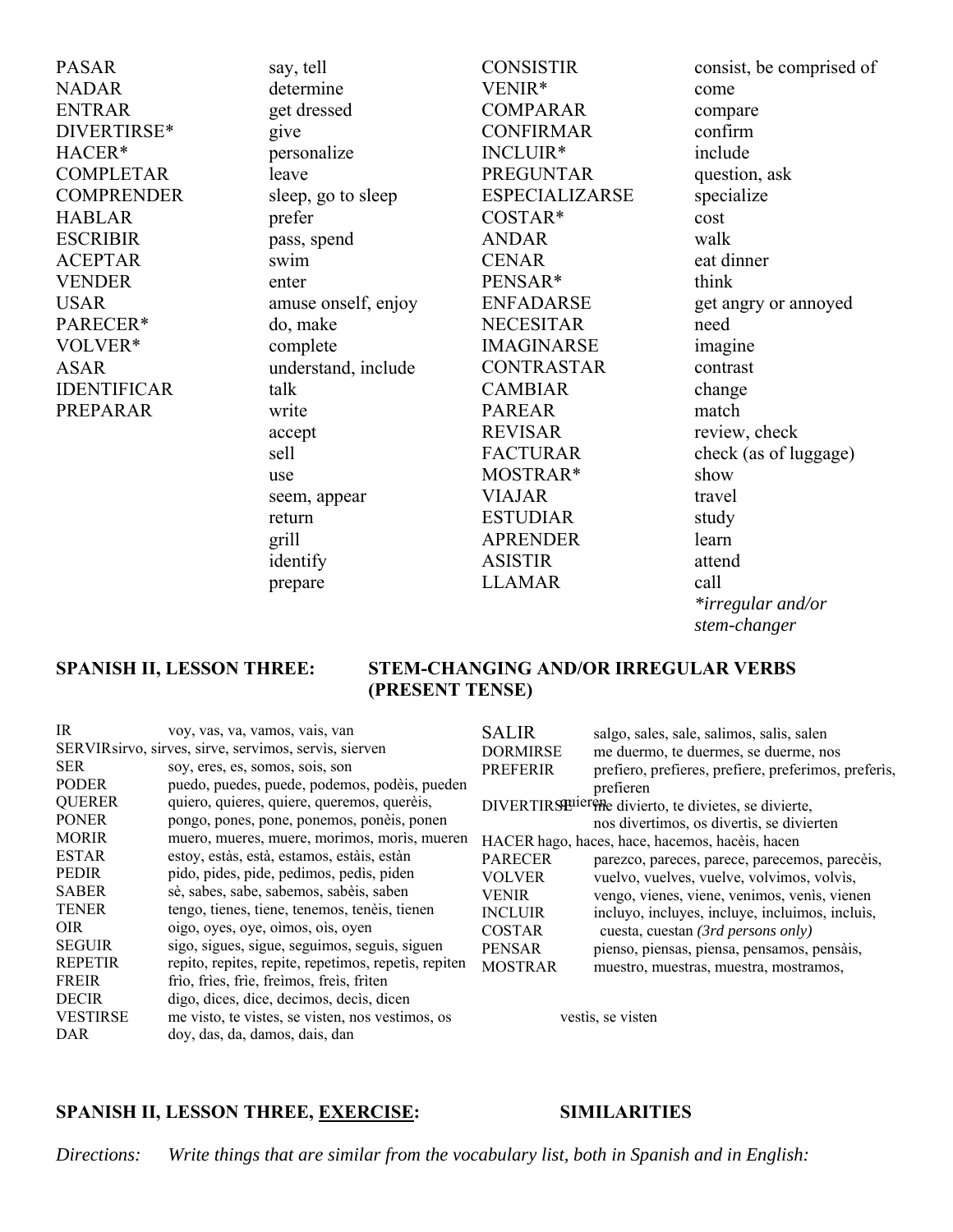# **CINCO CARNES**

| <b>CINCO PALABRAS</b><br><b>ESCOLARES</b>           |                                                                                             |
|-----------------------------------------------------|---------------------------------------------------------------------------------------------|
|                                                     | <b>CINCO PALABRAS DE</b><br><b>COMPARAR O CONTRASTAR</b>                                    |
| <b>CINCO PERSONAS</b>                               |                                                                                             |
|                                                     | <b>CINCO PALABRAS QUE</b><br><b>MUESTRAN LUGAR/SITIO</b>                                    |
| <b>CINCO LUGARES DE VIAJAR</b>                      |                                                                                             |
|                                                     | <b>CINCO COMIDAS</b>                                                                        |
| <b>CINCO PALABRAS DE</b><br><b>TIEMPO/SECUENCIA</b> | <b>HISPANICAS</b>                                                                           |
|                                                     |                                                                                             |
| <b>CINCO PALABRAS DE</b>                            | <b>CINCO COSAS QUE SE USAN</b><br><b>PARA MANTENER LIMPIOS</b><br><b>LOS DEDOS AL COMER</b> |
|                                                     |                                                                                             |
| <b>CINCO CONDIMENTOS</b>                            | <b>CINCO LUGARES EN QUE SE</b><br><b>PUEDE COMER</b>                                        |
|                                                     |                                                                                             |
|                                                     | <b>LA ROPA</b>                                                                              |

# **CINCO PALABRAS DE COCER**

# SPANISH II, LESSON FOUR, EXERCISE:

# **SUBJECT/VERB AGREEMENT**

Directions: Fill in the blank with the correct conjugated form of the infinitive in the present tense. Then

El camarero nos \_\_\_\_\_\_\_\_ una comida muy rica. (SERVIR) 01.

preterite\_ imperfect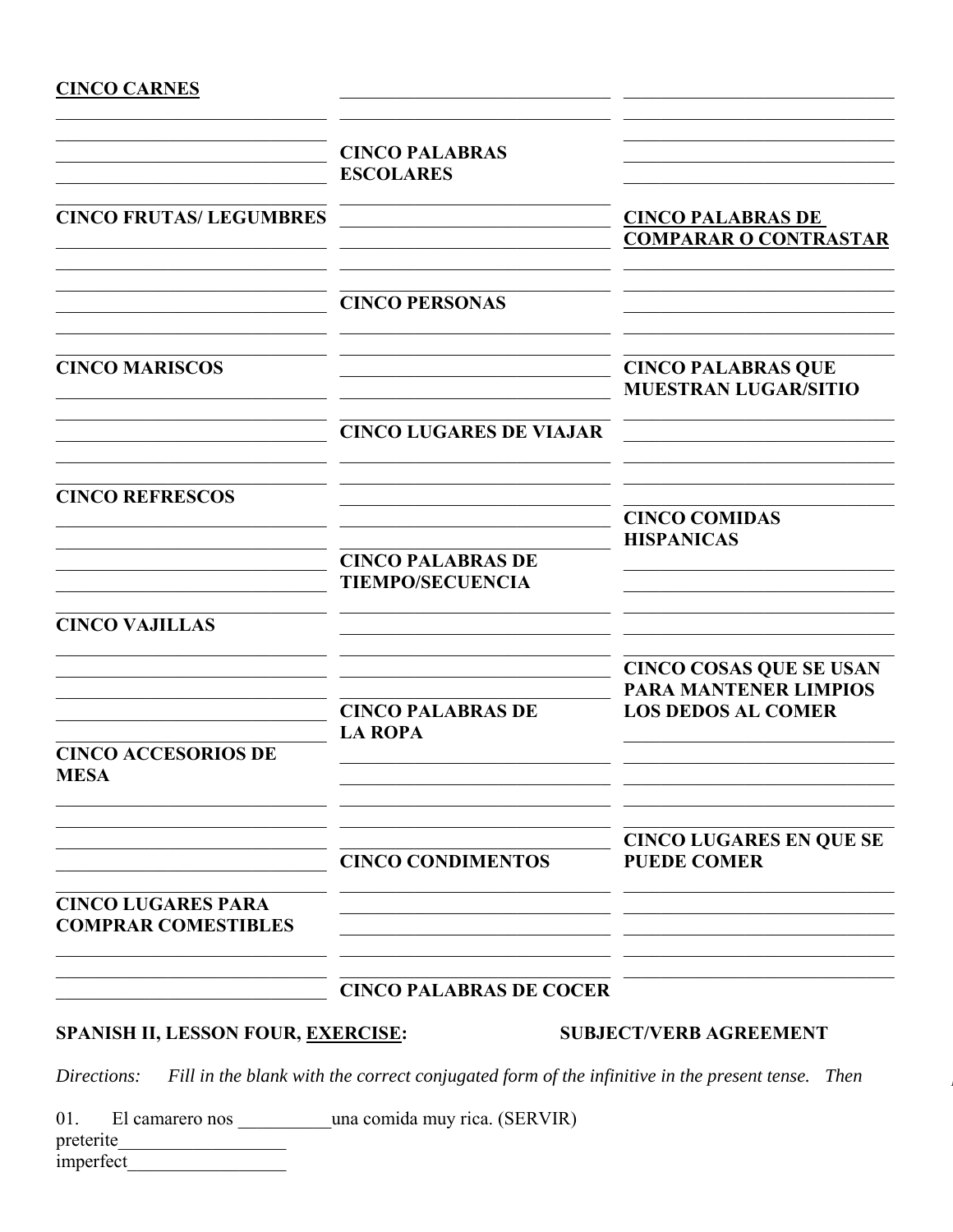| future<br>the company of the company of the company |                                                                                                    |
|-----------------------------------------------------|----------------------------------------------------------------------------------------------------|
|                                                     |                                                                                                    |
| pres prog                                           |                                                                                                    |
|                                                     |                                                                                                    |
| Los estudiantes no<br>02.                           | bien al profesor. (ESCUCHAR)                                                                       |
|                                                     | $\ast$                                                                                             |
|                                                     |                                                                                                    |
|                                                     |                                                                                                    |
|                                                     |                                                                                                    |
|                                                     |                                                                                                    |
|                                                     |                                                                                                    |
| 03.                                                 | Mi sobrina me___________ de su aventura en Peru. (CONTAR)                                          |
| preterite                                           |                                                                                                    |
|                                                     |                                                                                                    |
| future                                              |                                                                                                    |
|                                                     |                                                                                                    |
| pres prog                                           |                                                                                                    |
|                                                     |                                                                                                    |
|                                                     | 04. Yo and Yo and Yo and Yo and Yo and St Targets are respuesta acertada a la pregunta. (RECORDAR) |
| preterite                                           |                                                                                                    |
|                                                     |                                                                                                    |
| future                                              |                                                                                                    |
|                                                     |                                                                                                    |
|                                                     |                                                                                                    |
|                                                     |                                                                                                    |
| 05.                                                 | una canción francesa triste. (CANTAR)                                                              |
|                                                     |                                                                                                    |
| future                                              |                                                                                                    |
| $\overline{\phantom{a}}$                            |                                                                                                    |
|                                                     |                                                                                                    |
| pres prog                                           |                                                                                                    |
| 06.                                                 | Los mochileros en el lago frio. (NADAR)                                                            |
| preterite<br><u> 1950 - Johann Barbara, martxa</u>  |                                                                                                    |
|                                                     |                                                                                                    |
|                                                     |                                                                                                    |
|                                                     |                                                                                                    |
| pres prog                                           |                                                                                                    |
|                                                     |                                                                                                    |
|                                                     |                                                                                                    |
|                                                     |                                                                                                    |
| Los turistas $\frac{\phantom{1}}{1}$<br>07.         | la cuenta en el bar. (PAGAR)                                                                       |
|                                                     |                                                                                                    |
|                                                     |                                                                                                    |
|                                                     |                                                                                                    |
| conditional                                         |                                                                                                    |
|                                                     |                                                                                                    |
|                                                     |                                                                                                    |
| El dentista<br>08.                                  | los dientes amarillos de su cliente. (MIRAR)                                                       |
| $\text{preterite}$ *                                |                                                                                                    |
|                                                     |                                                                                                    |
| future                                              |                                                                                                    |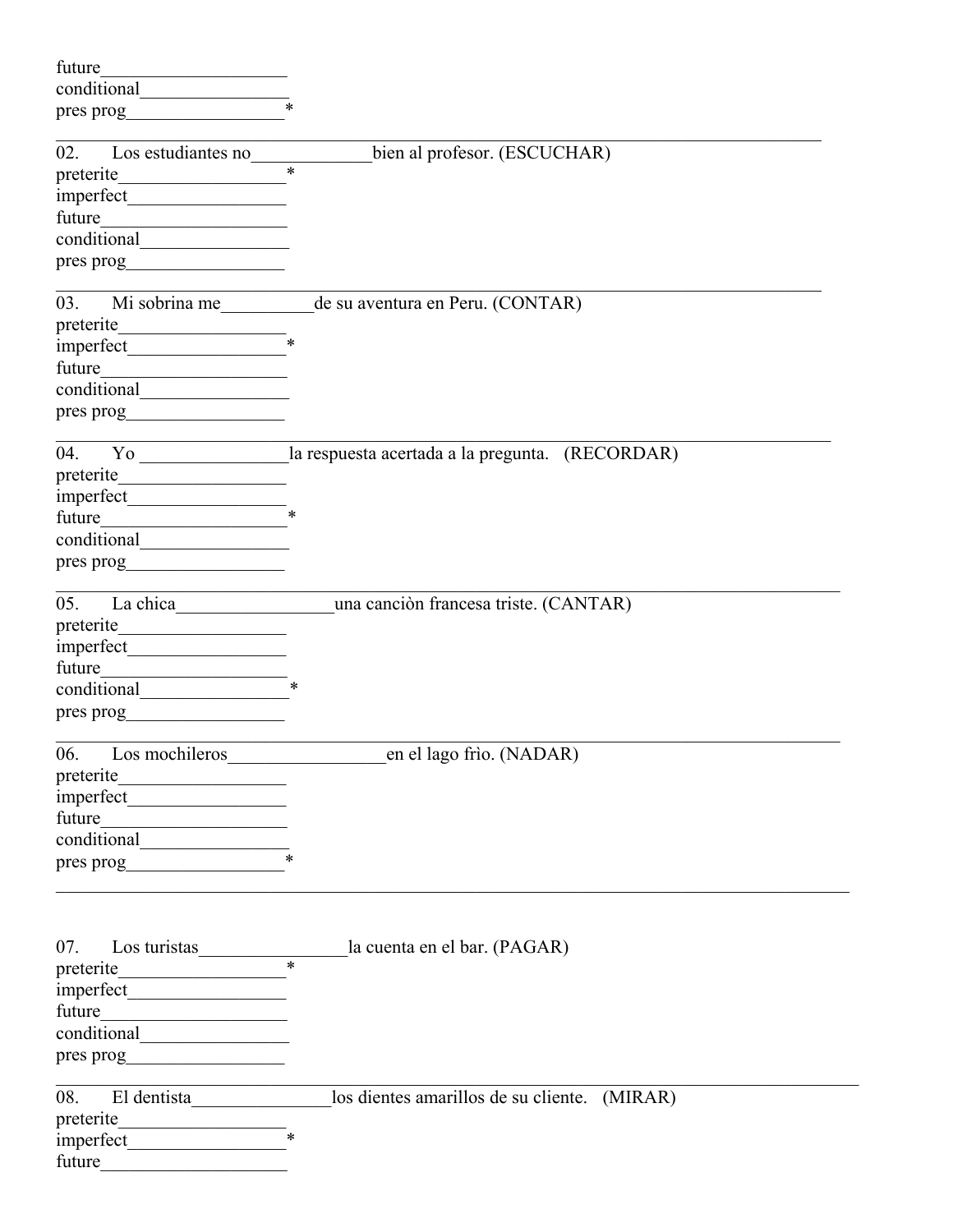| conditional                                                  |                                                                                           |
|--------------------------------------------------------------|-------------------------------------------------------------------------------------------|
| pres prog                                                    |                                                                                           |
|                                                              |                                                                                           |
| El revisor nos<br>09.                                        | descubrir nuestros asientos en el tren. (AYUDAR)                                          |
| preterite<br><u> 1950 - Johann Barbara, martxa</u>           |                                                                                           |
| $\frac{1}{2}$ imperfect $\frac{1}{2}$                        |                                                                                           |
| future                                                       |                                                                                           |
|                                                              |                                                                                           |
| pres prog                                                    |                                                                                           |
| 10. El cocinero de la churrasquería                          | todo el dìa. (TRABAJAR)                                                                   |
| preterite<br><u> 1989 - Johann John Stein, mars et al. (</u> |                                                                                           |
|                                                              |                                                                                           |
|                                                              |                                                                                           |
|                                                              |                                                                                           |
| pres prog                                                    |                                                                                           |
|                                                              |                                                                                           |
| 11.                                                          | Unos de mis amigos en las montañas de Ecuador. (VIAJAR)                                   |
| preterite                                                    |                                                                                           |
|                                                              |                                                                                           |
| future                                                       |                                                                                           |
|                                                              |                                                                                           |
| pres prog                                                    |                                                                                           |
| 12.                                                          | El mantel de muchos colores la mesa en el cafè. (CUBRIR)                                  |
|                                                              |                                                                                           |
|                                                              |                                                                                           |
| future                                                       |                                                                                           |
| conditional                                                  |                                                                                           |
| pres prog                                                    |                                                                                           |
| 13.                                                          | Nosotros de la mesa despuès de comer. (LEVANTARSE)                                        |
| preterite                                                    |                                                                                           |
|                                                              |                                                                                           |
| future                                                       |                                                                                           |
|                                                              |                                                                                           |
| pres prog                                                    |                                                                                           |
| 14.                                                          | Esos mèdicos en otro país mas desarollado. (VIVIR)                                        |
|                                                              |                                                                                           |
|                                                              |                                                                                           |
| $imperfect$ *<br>future                                      |                                                                                           |
|                                                              |                                                                                           |
| pres prog                                                    |                                                                                           |
|                                                              |                                                                                           |
|                                                              | 15. Los estudiantes ________________la geometria, la historia, y la geografia. (ESTUDIAR) |
|                                                              |                                                                                           |
|                                                              |                                                                                           |
| future                                                       |                                                                                           |
| conditional                                                  |                                                                                           |
| pres prog                                                    |                                                                                           |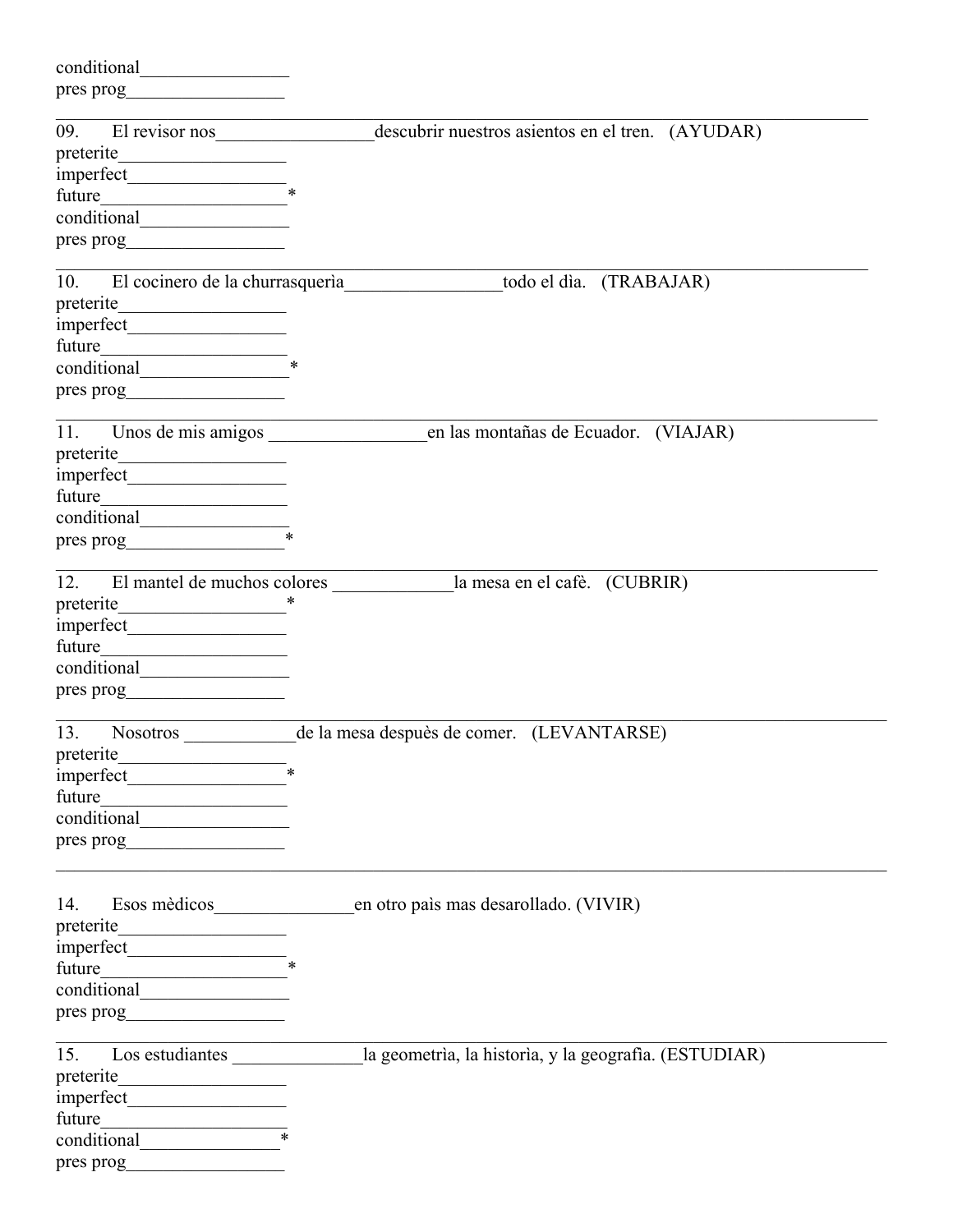| 16.       |             | Despuès de andar por la selva, los chicos<br>de hambre. (MORIR)                                                                                                                                                               |
|-----------|-------------|-------------------------------------------------------------------------------------------------------------------------------------------------------------------------------------------------------------------------------|
| preterite |             | <u> 1989 - Johann John Stein, martin de Britannia</u>                                                                                                                                                                         |
|           |             |                                                                                                                                                                                                                               |
| future    |             | <u> 1989 - Andrea Station Barbara (</u>                                                                                                                                                                                       |
|           |             |                                                                                                                                                                                                                               |
|           |             | pres prog                                                                                                                                                                                                                     |
| 17.       |             | varias selecciones del menu. (ESCOGER)                                                                                                                                                                                        |
| preterite |             | La turista                                                                                                                                                                                                                    |
|           |             |                                                                                                                                                                                                                               |
| future    |             |                                                                                                                                                                                                                               |
|           |             |                                                                                                                                                                                                                               |
|           |             | pres prog                                                                                                                                                                                                                     |
|           |             |                                                                                                                                                                                                                               |
| 18.       |             | sus obras para el museo. (PREPARAR)<br>Los artistas                                                                                                                                                                           |
| preterite |             |                                                                                                                                                                                                                               |
|           |             |                                                                                                                                                                                                                               |
| future    |             |                                                                                                                                                                                                                               |
|           |             | conditional example and the set of the set of the set of the set of the set of the set of the set of the set of the set of the set of the set of the set of the set of the set of the set of the set of the set of the set of |
|           |             | pres prog                                                                                                                                                                                                                     |
| 19.       |             | Ellos ________________las manos antes de comer. (LAVAR)                                                                                                                                                                       |
|           |             | preterite                                                                                                                                                                                                                     |
|           |             |                                                                                                                                                                                                                               |
| future    |             |                                                                                                                                                                                                                               |
|           |             | conditional                                                                                                                                                                                                                   |
|           |             | pres prog                                                                                                                                                                                                                     |
| 20.       |             | las servilletas muy bien. (DOBLAR)                                                                                                                                                                                            |
|           |             | El mesero                                                                                                                                                                                                                     |
|           |             |                                                                                                                                                                                                                               |
|           |             |                                                                                                                                                                                                                               |
|           |             | future<br>conditional                                                                                                                                                                                                         |
|           |             | pres prog                                                                                                                                                                                                                     |
|           |             |                                                                                                                                                                                                                               |
|           |             | SPANISH II, LESSON FOUR, EXERCISE:<br><b>GENDER/NUMBER AGREEMENT</b>                                                                                                                                                          |
|           |             |                                                                                                                                                                                                                               |
| translate | Directions: | Fill in the blank with the correct Spanish translation of the words in parentheses. Then<br>the sentence:                                                                                                                     |
| 01.       |             | (That) camerero(there) delante del mostrador es (tall)                                                                                                                                                                        |
| 02.       |             | (Those) mochileras que andan por la senda (steep) son (Peruvians) ______________.                                                                                                                                             |
| 03.       |             | (We) comimos la ensalada(cold) y el caldo(hot)                                                                                                                                                                                |
| 04.       |             | (A) terraza(wide) està (at the side) de la casa(large)                                                                                                                                                                        |
| 05.       |             | (He) se vistiò en un delantal(dirty) y nos trajo pescado (rare)                                                                                                                                                               |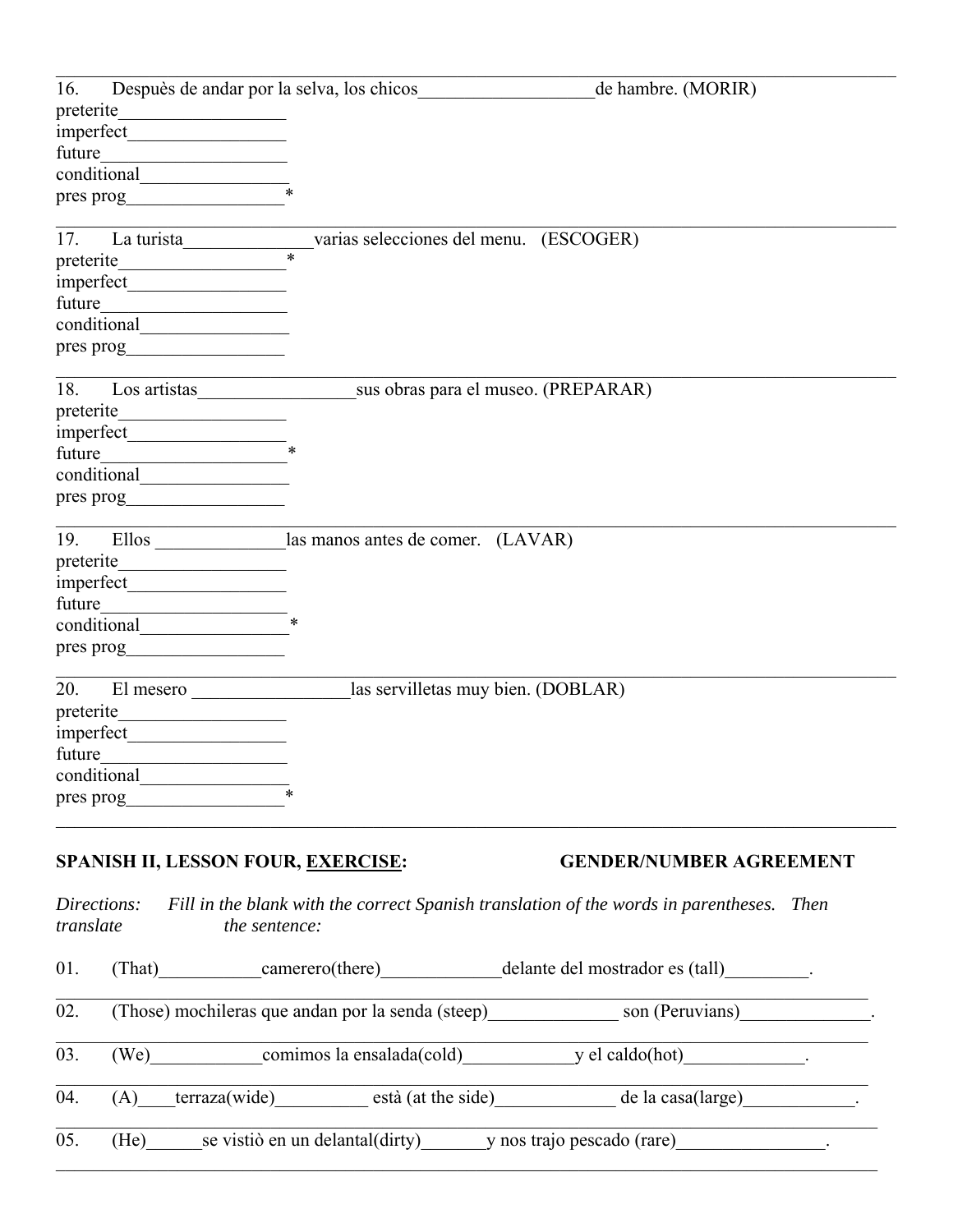| Habia un mantel(striped) en la mesa(high) en el cafè(crowded)                                                                                                                                                                  |
|--------------------------------------------------------------------------------------------------------------------------------------------------------------------------------------------------------------------------------|
| plàtano                                                                                                                                                                                                                        |
|                                                                                                                                                                                                                                |
| El servicio(elegant) y la comida (deliciosa) contrastaba bien al otro restaurante.                                                                                                                                             |
| Las vajillas eran (clean) y las servilletas eran doblados (very well)                                                                                                                                                          |
|                                                                                                                                                                                                                                |
|                                                                                                                                                                                                                                |
| Todos las mesas estàn(occupied) y nos estamos parando en una fila(long) y intervals estànces estàn(occupied) y nos estamos parando en una fila(long)                                                                           |
| Ellos estàn saliendo(right now) _____________, y no van a volverse(never) __________________________ a ese cafè.                                                                                                               |
|                                                                                                                                                                                                                                |
| El bar sirve(various) beverages(cold) y antojitos (typical)                                                                                                                                                                    |
| Visitamos a una playa(pleasant) y bebimos refrescos(frozen)                                                                                                                                                                    |
| Me gustan los camarones (sauteed) y el jamòn(smoked) ___________________________                                                                                                                                               |
| Era una churrasqueria(modest) con un menu(fixed) content entrance entrance entrance entrance entrance entrance entrance entrance entrance entrance entrance entrance entrance entrance entrance entrance entrance entrance ent |
| Es un lugar(popular) donde van las turistas a comer(outside)                                                                                                                                                                   |
|                                                                                                                                                                                                                                |

#### **SPANISH II, LESSON FOUR, EXERCISE: PRONOUNS**

*Directions: Fill in the correct pronoun form. Then translate the sentences:*

01. Los mochileros llevaron(their) mochilas. (I) llevè (mine)

02. (He) viò una montaña nevada a lo lejos.

03. Yo (myself) cortè el pulgar con un cuchillo afilado.

 $\overline{04.}$  (Those) edificios al otro lado del rìo son altos.

 $\overline{05.}$  (She) comprò un libro viejo y va a enviàr(to him) (it) a su hermano.

 $\_$  , and the set of the set of the set of the set of the set of the set of the set of the set of the set of the set of the set of the set of the set of the set of the set of the set of the set of the set of the set of th

06. Me gustarìa una limonada frìa. ¿Por què no(to me) (it) trae Ud.?

07. (They) sacaron las vajillas de la cocina y (them) puserion en la mesa.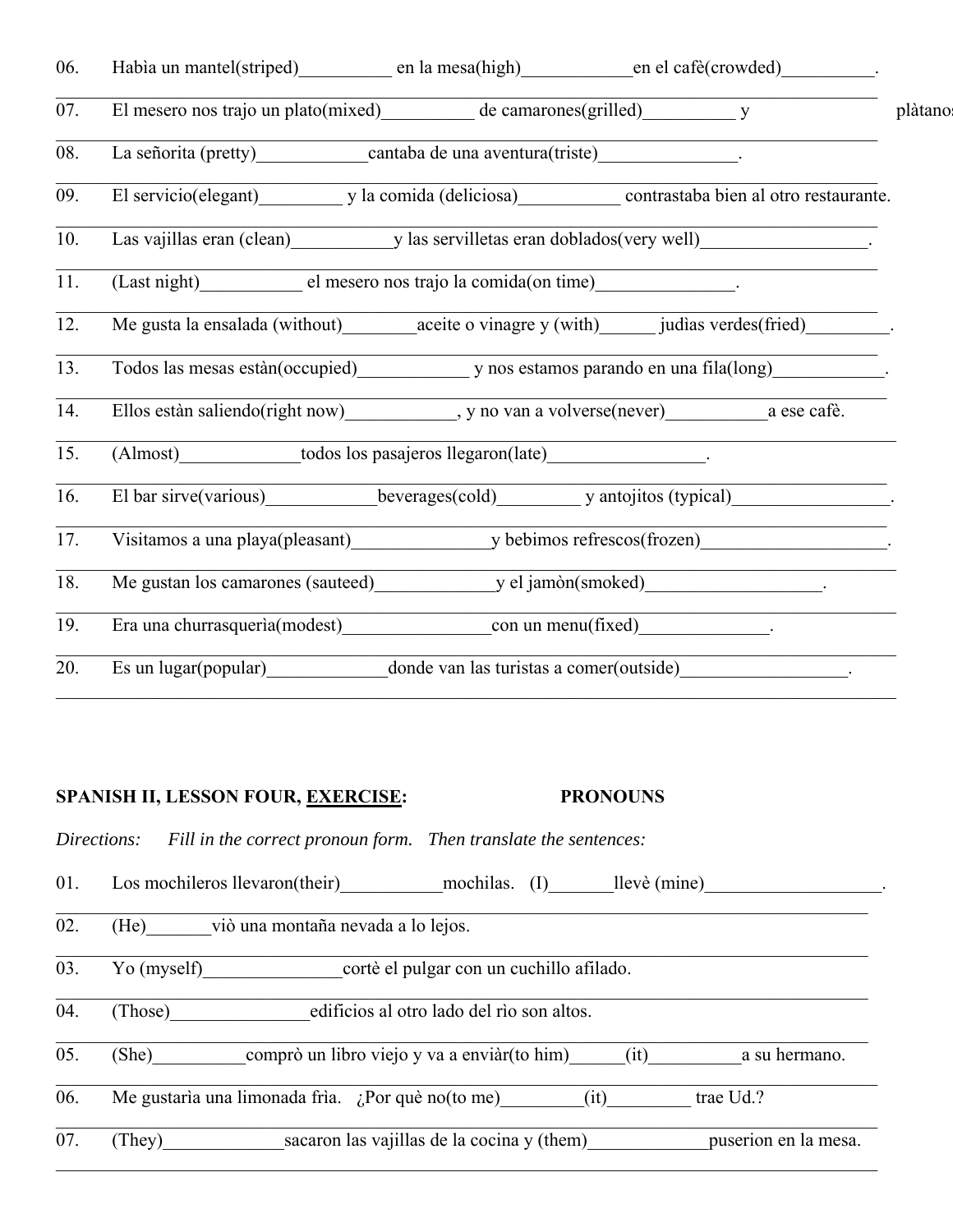| 08. | (I) comitodos (my) legumbres, y ahora me gustaria el postre. |                                                                                                                         |  |                                                                                                           |
|-----|--------------------------------------------------------------|-------------------------------------------------------------------------------------------------------------------------|--|-----------------------------------------------------------------------------------------------------------|
| 09. |                                                              | (We) ___________________ necesitàbamos las herramientas en el cobertizo, y Manuel<br>$(for us)$ $(them)$ sac $\delta$ . |  |                                                                                                           |
| 10. |                                                              |                                                                                                                         |  | (I) escribì (my) poemas para la clase. ¿Dònde estàn (yours)                                               |
| 11. |                                                              | Pregùnta(to/him) a Jorge dònde està (his) libros.                                                                       |  |                                                                                                           |
| 12. |                                                              | Di(to them) a las muchachas (this) cuento interesante.                                                                  |  |                                                                                                           |
| 13. |                                                              | $\zeta$ (For whom) son (those) blusas rayadas?                                                                          |  |                                                                                                           |
| 14. |                                                              | (That which) no (us) mata, (us)                                                                                         |  | hace mas fuerte.                                                                                          |
| 15. |                                                              | (She) no comprendia (that which) dijo el profesor.                                                                      |  |                                                                                                           |
| 16. |                                                              | Habia perro ràbido en el cèsped; (he) tuvo que matar(it) ________________________                                       |  |                                                                                                           |
| 17. |                                                              | Estoy empezando $(my)$ viaje. ¿Quieres ir $(with me)$                                                                   |  | $\gamma$                                                                                                  |
| 18. |                                                              | (That) hombre que lleva la camisa blanca (for us) pagarà la cuenta.                                                     |  |                                                                                                           |
| 19. |                                                              |                                                                                                                         |  | Los peatones andaron (with me) ________________ por las calles de (that) ________________ciudad española. |
| 20. |                                                              | (He) (to me) explico (his) plan de dar una caminata.                                                                    |  |                                                                                                           |
|     |                                                              |                                                                                                                         |  |                                                                                                           |

#### **SPANISH II, LESSON FOUR, EXERCISE:**

#### **TRANSLATION**

Directions: Translate the following story into English:

Cuando yo viajaba a Colombia unos años pasados, intendia a visitar varias ciudades para ver los edificios y los monumentos famosos. Tambien querìa dar una caminata larga en las montañas y las selvas. Por eso, llevaba conmigo una mochila. Contenia una carpa y un saco de dormir.

Comprè mi boleto de un sitio Web. El vuelo despegarìa de Dallas y aterrizarìa en Bogotà, la capital de Colombia. Tenía un asiento en clase secundaria. Esperaba el día de salir.

Por fin llegò el dìa de empezar mi viaje. Tomè un taxi al aeropuerto. Facturè mi equipaje, le mostrè al agente mi boleto y mis documentos, y recibì el pasabordo. Habìa un retraso, y no abordè el aviòn hasta las once de la mañana. La asisente de la cabina me mostrò mi asiento de ventanilla, y me sentè.

El aviòn despegò. Leì las revistas en el bolsillo del asiento. Despuès de unas horas, encontramos la turbulencia. Algunos de los pasajeros tenían miedo, y otros vomitaron en los sacos en los bolsillos de los asientos. ¡Què asco!

Por fin el aviòn aterrizò en Bogotà. Desembarquè del aviòn y entrè en la terminal. El control de seguridad examinò mis documentos. Todo anduvo bien. Tomè un taxi a mi hotel. Al llegar en mi cuarto, me bañè y tomè una siesta. Luego fui al restaurante para tomar la cena. Pedì un plato casado de bifstek, camarones, y patacones. La comida era deliciosa. Pedì el postre. Comì el flan y bebì una taza de cafè. Estaba cansado, y volvì a mi cuarto. Me acostè a las diez de la noche en una cama muy còmoda.